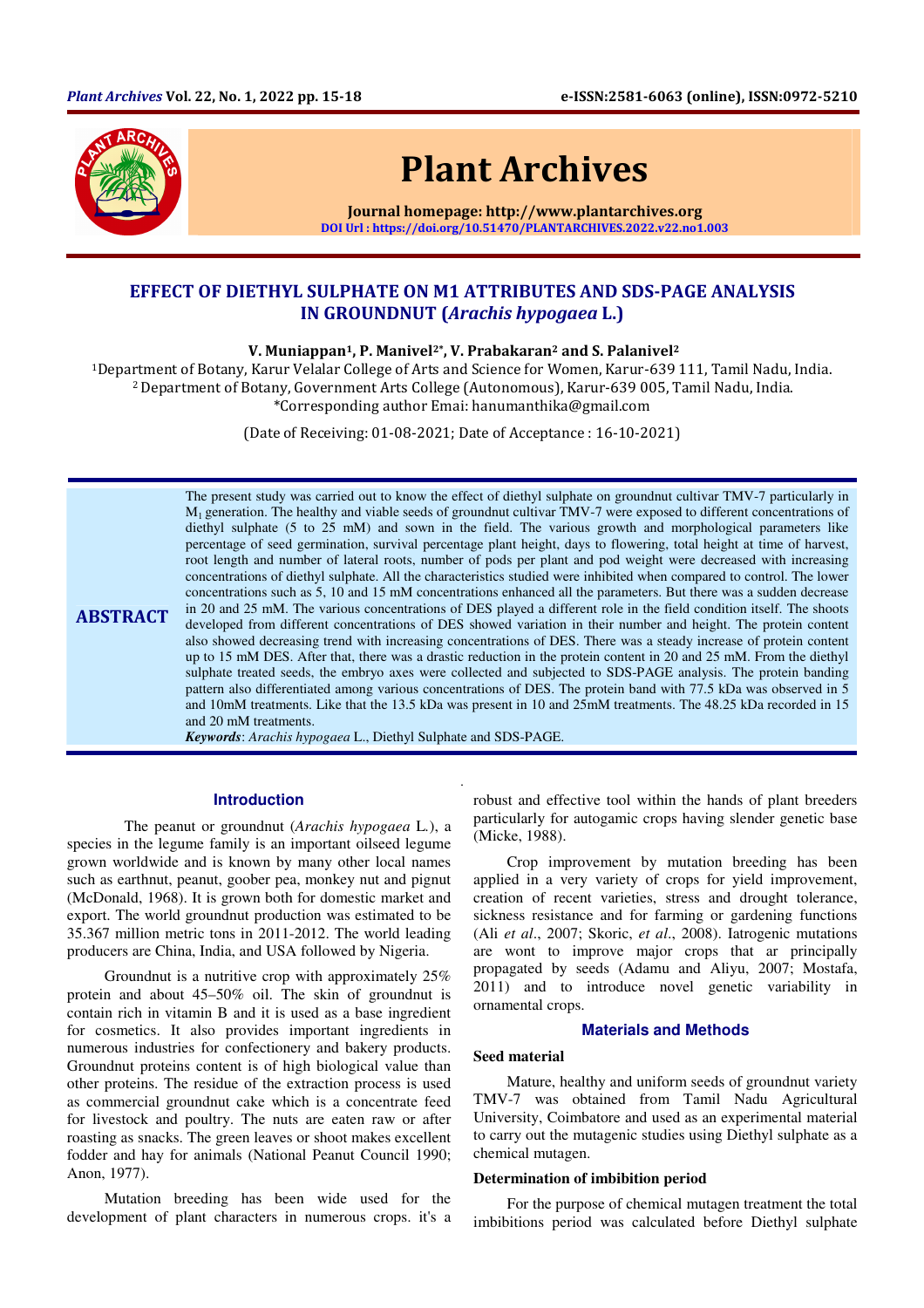treatment, the imbibition period was divided in to(1) presoaking period- 4hrs and mutagen treatment period-2hrs.

# **Treatment with Diethyl sulphate**

For chemical mutagen treatment, (DES) the groundnut seeds were placed in perforated polyethylene bags (with 3replica each containing 100 seeds in separate polyethylene bags) and presoaked in distilled water for 4 hrs. The different concentrations of Diethyl sulphate (5.0 to 25.0 mM) was prepared using phosphate buffer. Then the presoaked seeds were immersed in various concentrations DES for 2 hrs. After mutagenic treatment the seeds were carefully washed with distilled water to remove the traces of Diethyl sulphate present on the surface of the seeds. After treatment with Diethyl sulphate the seeds were immediately sown in the field.

#### **M1 characteristics**

The following  $M_1$  characteristics were studied in the field. Percentage of seed germination, Survival percentage, Plant height, Number branches, Days to flowering, Total height of the plant at the time of harvest, Total number of branches at the time harvest, Root length, Number of lateral roots, Number of pods per plant, Pod weight, Weight of the 100 seeds, All the above  $M_1$  parameters were carefully taken in field it self in all the 3 replica (R1, R2 and R3). To know the effect of various concentrations of Diethyl sulphate in mature embryos after mutagen treatment, the SDS-PAGE analysis was done using mutagen treated embryos from mature seed. Sodium dodecyl sulphate polyacrylamide gel electrophoresis (SDS-PAGE) was carried out using the method of Laemmli, 1976)

#### **Results**

#### **Effect of Diethyl sulphate on groundnut cultivar TMV-7**

The healthy uniform seeds of groundnut cultured TMV-7 were pre-soaked in distilled water for 4 hr and treated with different concentrations of Diethyl sulphate using phosphate buffer with a pH of 6.0. The diethyl sulphate concentration was ranged from 5 mM to 25 mM. In mutation breeding programme the breeders are more interested in the extent of variability, which is more reflected by mean, range and standard deviation. The variation in mean of yield and its contributing characters of groundnut TMV-7 in M1 generation is given Table - 1. During M1 generation, most of the characters *viz.,* seed germination percentage seedling height, shoot length, root length, number of branches, number of lateral root, number of lateral pod, its range was affected by various treatments of DES. The standard deviation was found decreased in all the treatments as compared to control.

The spectrophometric analysis of protein content was increased in all the treatments when compared to control. The maximum protein content was observed in 25mM treatment (3.350 mg/100g/fw). Whereas it was 3.432, 3.382, 3.368 and 3.329 mg/100g/fw present in 5, 10, 15 and 20mM respectively. There was a increasing trend protein content due to diethyl sulphate treatment (Table-2).

#### **Electrophoretic analysis of proteins**

The different concentrations of diethyl sulphate were subjected to SDS-PAGE analysis to know the protein profiling/banding pattern. The electrophoretic showed differences in number of bands per sample and molecular

weight of the band (kDa). In control, 10 mM, 20 mM and 25 mM diethyl sulphate treatments only five bands were observed. Like that in 5mM and 15mM concentrations the total number of bands were four. The protein band with kDa of 35.5 were present in all the six treatments. The kDa of 105.4 and 67.6 were present in all the six treatments. The kDa of 23.5 was present in control, 20 and 25mM. In a similar way 77.2 kDa was observed only in 5 and, 10mM. At the same time 13.2 kDa band was noticed in 10 and 25 mM treatments. Whereas The kDa of 27.6 was observed in all the six treatment. In 15 and 20mM the kDa of 48.2 were observed (Fig. 1).

# **Discussion**

In the present study different concentrations of diethyl sulphate were used in groundnut cultivar TMV-7 as an experimental material to know the morphological and biochemical characteristics. The results obtained were discussed with earlier reports related with induced mutagenic studies of several chemical mutagens.

In the present experimental work the seeds of groundnut cultivar TMV-7 were exposed to different concentrations of diethyl sulphate and shown in the field. The various concentrations of diethyl sulphate reduced all the morphological and yield characteristics. The different treatments were found to affect percentage of germination, survival percentage, plant height, number of branches/ per plant and pod yield.

In our study the percentage of seed germination was decreased with increasing concentrations of DES. According to Constantin *et al.* (1976), reported that the reduction in survival and growth in soybean due to chemical mutagen treatment. The effect of mutagens was measured quantitatively by reduction in germination survival (lethality) (Ramasamy, 1973).

The present observation showed there was a decrease in plant height, number of branches with increasing concentrations of DES. This type of inhibitory effects of various mutagens were reported in several other crop plants (Reddy *et al.,* 1992). The found that the gamma irradiation significantly reduced some polygenic characters like length of pods in  $M_1$  generations. Pavadai and Dhanavel (2004), reported the mutagenic effect was decreasing in quantitative characters in soybean. Like this Ojiewo *et al.,* 2006a suggested the  $M_1$  generation plants developed from mutagens treated seeds suffered from growth inhibition, may be partly sterile.

In the study decreasing trend of growth and yield parameters with increasing concentrations of diethyl sulphate was in conformity with other chemical mutagens. The findings of similar nature were also reported by Badigannavar and Murty (2007) indicating root length, hypocotyl length and seedling height decreased with increased in doses of mutagens. Mutagenic sensitivity can be attributed to the level of differentiation of rudimentary plant parts at the time of treatment on one hand and extent of damage to the growth components like rate of the cell division, cell elongation and various hormones and biosynthetic pathways related to growth and development on the other.

Like that of present research communication Aliyu and Adamu (2007), reported the effect of diethyl sulphate on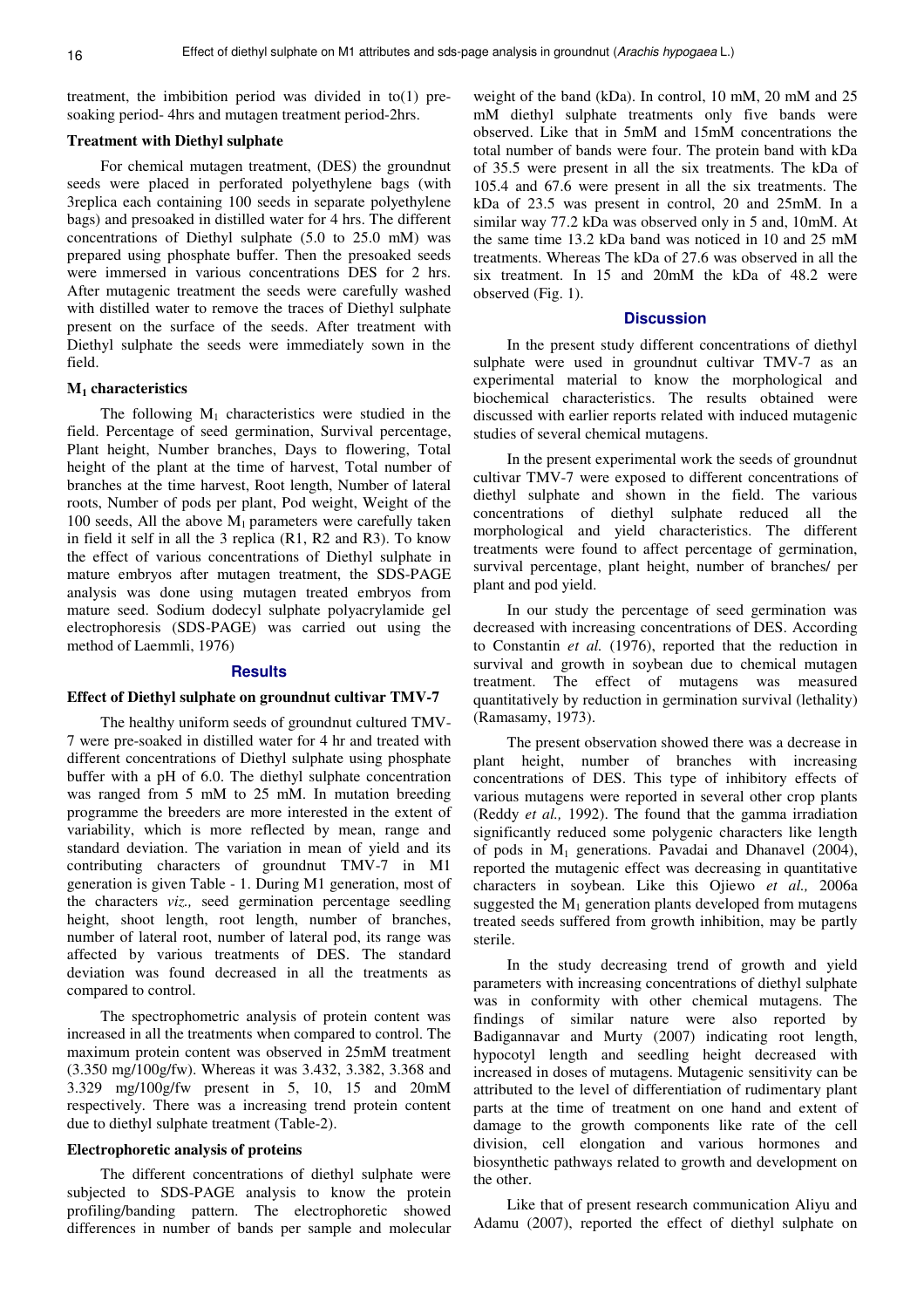some quantitative traits in tomato. The various concentration of DES affected seed germination, root length, height at maturity, number of branches per plants, and number of fruits per plant with increase in mutagen concentration.

Like this type research work, Sonone *et al*. (2010) achieved induced variability in quantitative characters of groundnut (*Arachis hypogaea* L.) whereas induction of mutations for plant height and inheritance of dwarf of mutant in groundnut (*Arachis hypogaea* L.) through gamma ray irradiation was reported by Anand *et al*. (2010).

#### **Conclusion**

The mutation methodology has been used to produce many cultivars with improved economic value and useful to studied the genetics, plant developmental phenomena. Induced mutations have great potentials and serve as a complimentary approach in genetic improvement of crops. Magnitude of induced variation was found to depend up on the mutagen used, character under study and the genotypic background of the mutant. These promising mutant lines need to be further utilized in next generation to derive distinct lines with improved agronomic traits. It is evident from our study, the diethyl sulphate is an useful chemical mutagen to obtain mutants in groundnut.

| <b>Table 1</b> : Effect of Diethyl sulphate on growth and yield characteristics in $M_1$ generation of groundnut cultivar TMV-7 |  |  |
|---------------------------------------------------------------------------------------------------------------------------------|--|--|
|---------------------------------------------------------------------------------------------------------------------------------|--|--|

| <b>Parameters</b>               | <b>Control</b>   | $5 \text{ }\mathrm{mM}$ | $10 \text{ }\mathrm{mM}$ | $15 \text{ mM}$  | $20 \text{ mM}$  | $25 \text{ mM}$ |
|---------------------------------|------------------|-------------------------|--------------------------|------------------|------------------|-----------------|
| Percentage of seed germination  | $86.66 \pm 4.72$ | $80.55 \pm 1.57$        | $76.33 \pm 4.50$         | $51.00 \pm 5.29$ | $29.33 \pm 2.51$ | $10.3 \pm 3.05$ |
| Seedling height (on $30th$ day) | $7.92 \pm 0.16$  | $7.05 \pm 0.66$         | $6.86 \pm 0.30$          | $6.65 \pm 0.04$  | $5.91 \pm 0.31$  | $4.70 \pm 0.16$ |
| Shoot length (cm)               | $23.54 \pm 2.25$ | $17.4 \pm 1.68$         | $16.18 \pm 1.68$         | $14.68 \pm 1.60$ | $12.12 \pm 2.46$ | $8.12 \pm 1.97$ |
| Root length (cm)                | $12.17 \pm 0.51$ | $11.42 \pm 1.72$        | $10.56 \pm 1.35$         | $9.02 \pm 1.00$  | $8.01 \pm 2.24$  | $7.40 \pm 1.72$ |
| Number of branches              | $5.00 \pm 0.89$  | $4.60 \pm 0.89$         | $4.10 \pm 0.70$          | $3.50 \pm 1.58$  | $2.80 \pm 0.44$  | $1.4 \pm 0.54$  |
| Number of lateral roots         | $32.0 \pm 6.20$  | $30.22 \pm 1.88$        | $28.25 \pm 3.76$         | $20.44 \pm 2.07$ | $16.12 \pm 3.96$ | $12.6 \pm 3.04$ |
| Number Of pods/plant            | $16.6 \pm 1.67$  | $12.00 \pm 1.50$        | $10.00 \pm 1.64$         | $6.00 \pm 1.14$  | $4.12 \pm 1.58$  | $2.4 \pm 0.89$  |

**Table 2.** Effect of diethyl sulphate on protein content in shoots (mg/100g/fw).

| S.No | <b>Treatment with DES</b> | Protein content mg/100g/fw |
|------|---------------------------|----------------------------|
|      | Control                   | 2.115                      |
|      | 5mM                       | 3.432                      |
|      | 10mM                      | 3.382                      |
|      | 15mM                      | 3.368                      |
|      | 20 <sub>m</sub> M         | 3.329                      |
|      | 25mM                      | 3.550                      |



**Fig. 1 : SDS-PAGE analysis of DES treated embryo in groundnut (***Arachis hypogaea* **L.)** 

## **Acknowledgements**

The first author is grateful to University Grants Commission, Government of India, New Delhi for financial assistance.

# **References**

- Adamu, A.K. and Aliyu, H. (2007). Morphological effects of sodium azide in Tomato (*Lycopersicon esculentum* Mill.) *Science World J.*, 2(4): 9-12.
- Ali, A.; Naz, S.; Alam, S. and Iqwal, J. (2007). *In vitro* induced mutation for screening of reed rot (*Colletotrichum falcatum*) resistance in sugarcane (*Saccharum officinarum*), *Pakistan J. of Botany*., 39(6): 1979-1994.
- Anand, M.B. and Suvedu, M. (2010). Induction of mutations for plant height and inheritance of dwarf mutant in groundnut (*Arachis hypogaea* L.) through gamma ray irradiation. *Elec. J. Plant Breeding*, 1(2): 156-161.
- Anon (1977). Groundnut Production in Nigeria. *Samaru Extension bulletin.*, 1- 60.